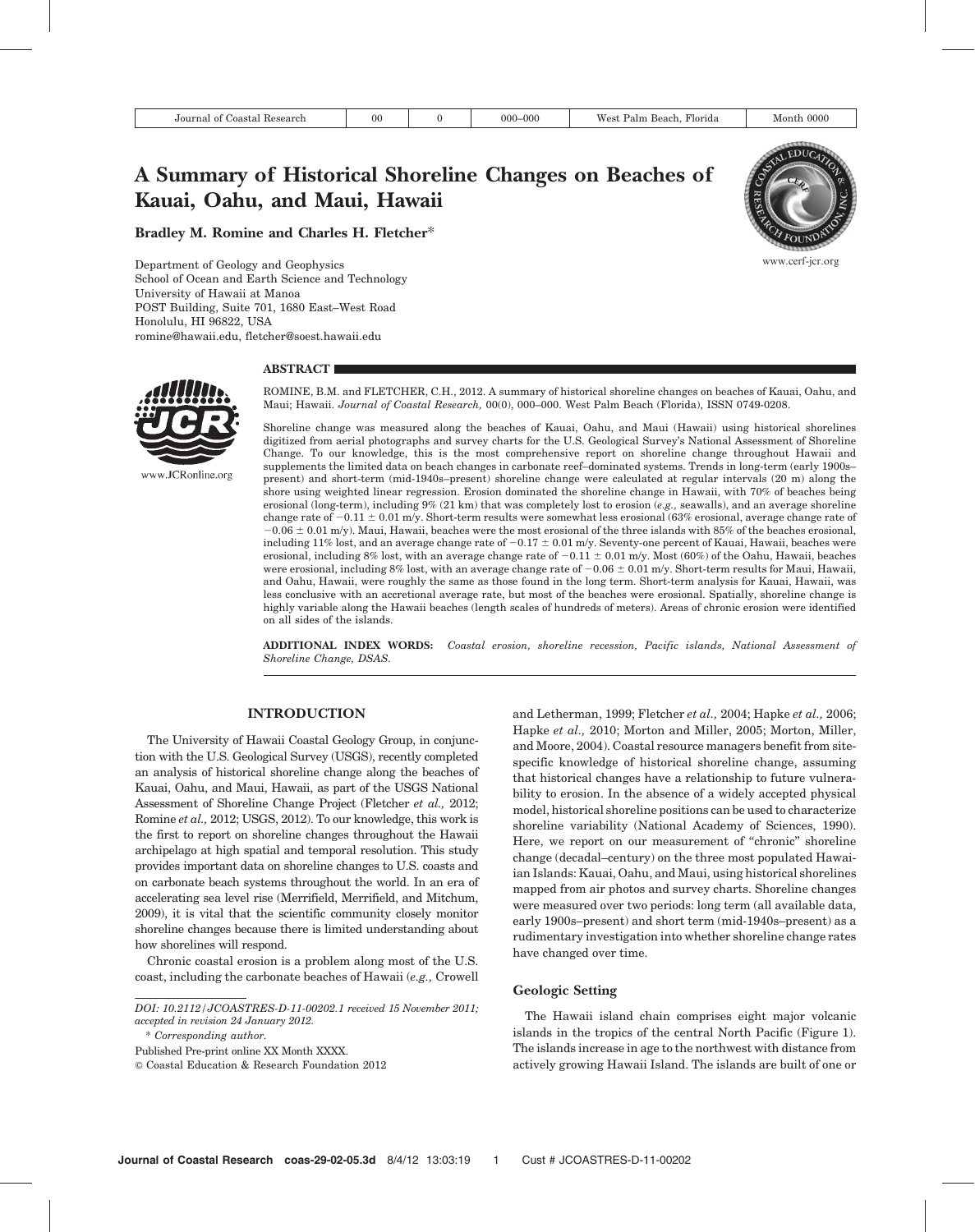

Figure 1. Shoreline study regions of Kauai, Oahu, and Maui; Hawaii (map scale varies).

more basaltic shield volcanoes, intrusive dike complexes, and tephra deposits. Rejuvenated volcanism may add new land to island coasts hundreds of thousands to millions of years following the end of the main shield building stage. The geology of Hawaiian coasts is typically characterized by volcanic bedrock, alluvial deposits from the volcanic interior, and carbonate deposits. Carbonate eolianite (Fletcher et al., 2005), exposed reef formations (Muhs and Szabo, 1994; Szabo et al., 1994), and beachrock (Meyers, 1987) are found on many Hawaii beaches and form headlands and nearshore islets (Fletcher and Jones, 1996) on some coasts, especially Oahu, Hawaii.

All but the youngest portions of the islands are fringed by a complex reef platform formed by a mosaic of reef accretion during the late-Pleistocene high sea-level stands. Modern reef growth is typically limited to a thin veneer in wave-exposed regions (Grigg, 1998) with most reef accretion occurring in wave-protected settings with sufficient accommodation space and on the reef-front below the effects of damaging waves (Fletcher et al., 2008). Hawaiian fringing reefs are incised by

relict erosional features (stream channels, karst depressions) formed during periods of lowered sea level and provide important reservoirs for sediment supply and storage (Bochicchio et al., 2009; Conger, 2005).

Hawaii's "white" sand beaches are derived primarily from reworked calcareous debris eroded from the insular reef shelf and, to a lesser degree, alluvial volcanic sediment deposited by streams and eroded from headlands (Harney and Fletcher, 2003) (Figure 2). Because of the relatively limited sediment supply, Hawaii beaches are typically narrower than continental beaches. Sediment can be lost from a littoral system by seaward transport beyond the reef crest and through paleo stream channels.

Hawaii is in a microtidal zone with a maximum spring range of about 1 m. Astronomic high tides typically represent the highest water levels. However, other temporary conditions produce sea level variations of tens of centimeters, including atmospheric pressure, wind setup, El Niño-Southern Oscillation cycles, and oceanic disturbances (such as mesoscale eddies (Firing and Merrifield, 2004). Rates of relative sea level rise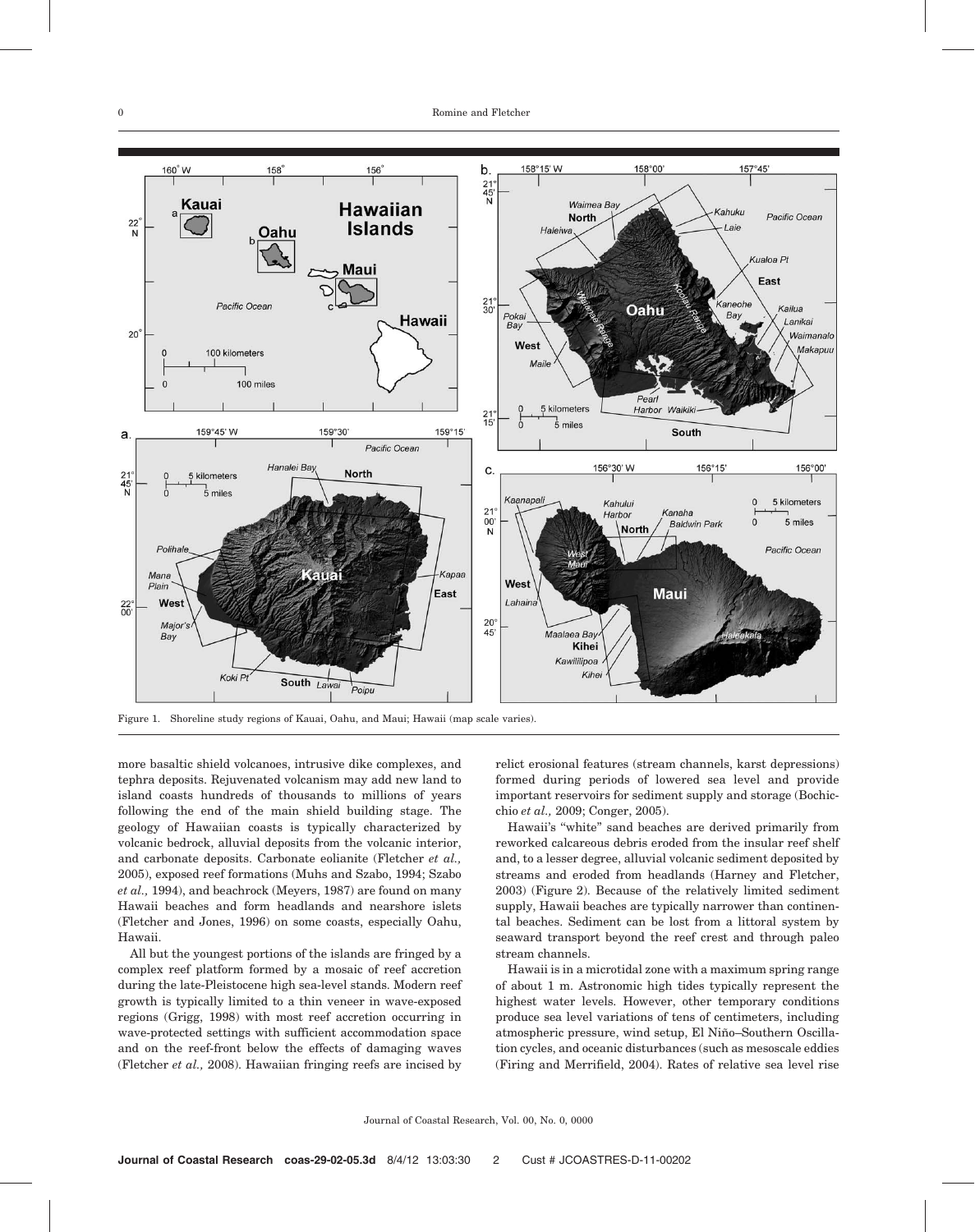

Figure 2. Photographs representing typical Hawaii beach types: (a) ''pocket'' beach at Makapuu, east Oahu, Hawaii; (b) partially embayed and deeply embayed beaches at Lanikai (foreground) and Kailua (background), east Oahu, Hawaii; (c) coastal strand plain and dunes on the Mana coastal plain, west Kauai, Hawaii; (d) highly urbanized and engineered beaches at Waikiki, south Oahu, Hawaii (Photographs b and d by Andrew D. Short, University of Sydney).

vary with distance from Hawaii Island because of differences in lithospheric flexure from the weight of actively growing volcanoes (Moore, 1987). Maui, Hawaii, closest of the three islands in this study to the Hawaii Island, has the greatest rate of relative sea level rise at  $2.32 \pm 0.53$  mm/y (NOAA, 2012). Sea level rise is roughly 65% slower around Kauai and Oahu, Hawaii, at  $1.53 \pm 0.59$  mm/y and  $1.50 \pm 0.25$  m/y, respectively. Accelerated sea level rise seen in global records has not been detected in the Hawaii tide-gauge records (Church and White, 2006; Merrifield, Merrifield, and Mitchum, 2009).

Ocean waves arrive from four dominant regimes in Hawaii (Moberly and Chamberlain, 1964; Vitousek and Fletcher, 2008). In the northern hemisphere, during winter, powerful North Pacific swells affect the north- and west-exposed coasts, and occasionally, large N to NE swells affect the eastern shores. In summer, smaller, long-period South Pacific swells affect south- and west-exposed coasts. Persistent easterly trade winds and the short-period waves they create are common year-round but are strongest and most frequent in the summer. High trade-wind events may cause extensive erosion to windward beaches. Occasional winter ''Kona'' storms, with southerly winds and waves, can cause temporary erosion to south- and west-exposed beaches. Infrequent hurricanes can affect any coast, with the most recent example, Hurricane Iniki in 1992, causing extensive damage on the coasts of Kauai, Oahu, and Maui, Hawaii.

#### Data and Methods

We adhered closely to the methods of Fletcher et al. (2004) and Romine et al. (2009) for mapping historical shoreline positions and calculating positional uncertainties. We provide a summary of those methods here and refer the reader to those publications and to Fletcher et al. (2012) for more detail.

Historical shoreline positions were mapped from orthorectified, aerial photo mosaics and topographic survey charts (Tsheets). Typically, one historical shoreline is available approximately every decade going back to the early 1900s. We digitize a low water mark (LWM) or beach ''toe'' position as the shoreline proxy using geographic information system (GIS) software.

Only survey-quality, high-resolution  $(\leq 0.5$  m pixel), vertical aerial photographs with sufficient tonal quality and contrast to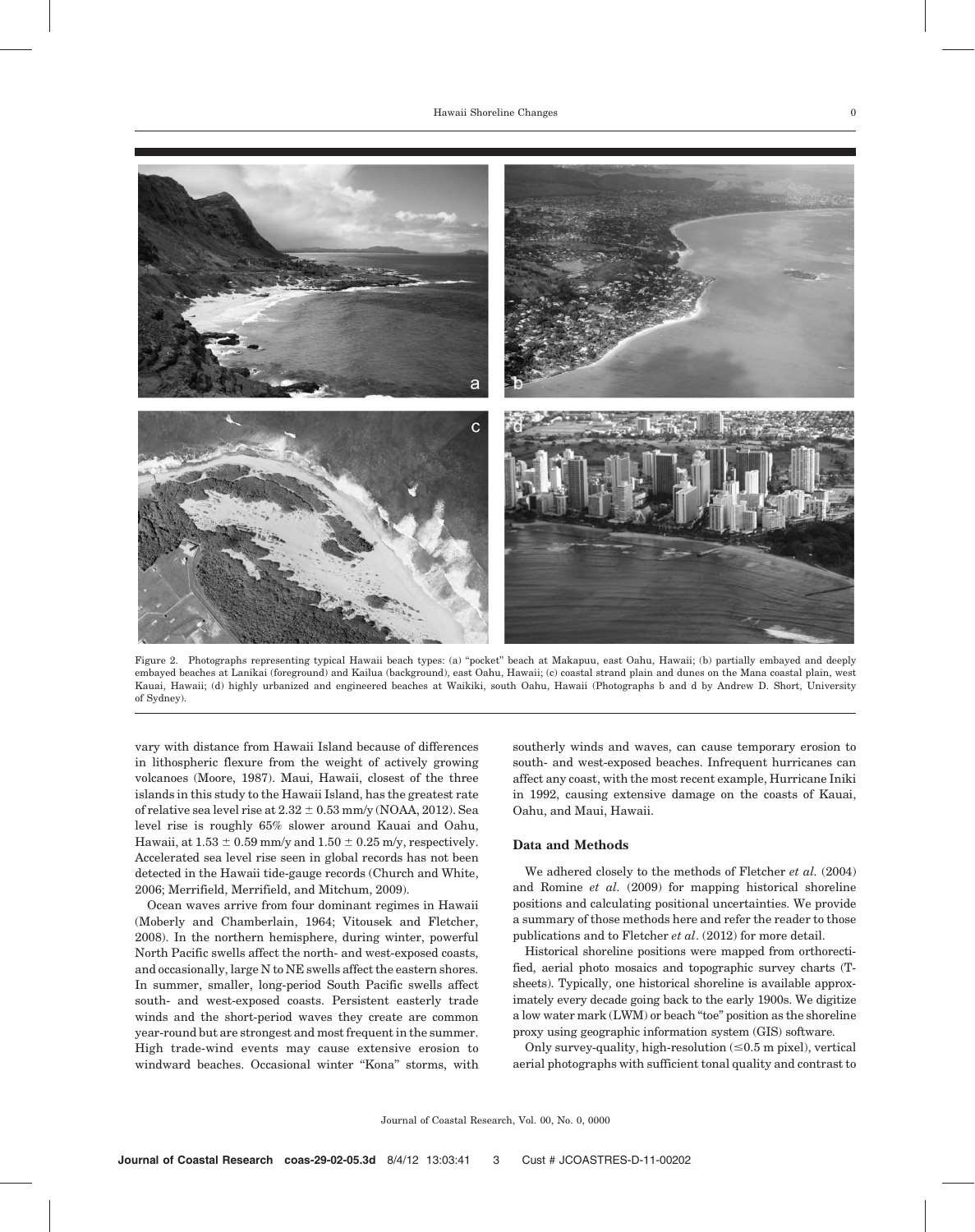resolve shoreline features were used for mapping historical shorelines. New aerial photographs were acquired for Kauai, Oahu, and southwest Maui, Hawaii, coasts between 2005 and 2008 and were rectified and mosaicked in photogrammetric software. The orthorectification process employs synchronous positional and orientation system data from the aircraft global positioning system, the inertial mobilization unit, and a highresolution digital elevation model (DEM; 5 m horizontal, submeter vertical). Recent (1997 and 2002) aerial photographs for north and west Maui, Hawaii, were orthorectified using ground control points (GCPs) collected in a differential global positioning system survey and a 10-m, horizontal-resolution DEM. Older aerial photographs were sourced from local vendors, libraries, and archives and were georeferenced in photogrammetric software using GCPs collected from a morerecent orthophoto mosaic with a 5-m DEM. The orthorectification process typically produced mosaics with a root mean square (RMS) error less than 2 m.

Georeferenced T-sheets as early as 1927 for Kauai, Hawaii; 1910 for Oahu, Hawaii; and 1899 for Maui, Hawaii, were obtained from the National Oceanographic and Atmospheric Administration (NOAA) National Ocean Service. Rectification of T-sheets was verified by overlaying them on a modern orthorectified aerial photograph in a GIS to compare fit with unchanged coastal features (e.g., rocky headlands). If necessary, the georeference of the T-sheets was improved using polynomial rectification models in the photogrammetric software, typically achieving RMS errors less than 4 m. The original surveyors working on T-sheets typically mapped a high waterline (HWL) as the shoreline proxy. To include a Tsheet shoreline with LWM shorelines from aerial photos in our study, a T-sheet HWL was migrated to a LWM using an offset calculated from data collected in biannual beach-profile measurements (Gibbs et al., 2001) (C.H. Fletcher, B.M. Romine, T.R. Anderson, and M. Dyer, unpublished data) from the study beach or a nearby beach with similar littoral characteristics. The HWL–LWM migration distance was equal to the median of the measured distances between the HWL and the LWM from the profile surveys.

Because historical shoreline data sets are typically sparse and noisy, we attempted to use all available historical shorelines from air photos and T-sheets that met minimum quality standards and did not attempt to remove shorelines from the data set based on records of storms or large waves. We account for variability due to waves and storms in our uncertainty calculations. An exception was the historical shoreline for Kauai, Hawaii, from 1992, following the destructive Hurricane Iniki, which was not included. Shorelines were also removed from the data set in the following special situations. We attempted to reduce temporal bias on the shoreline trends by removing historical shorelines that fell within 2 years of another shoreline (the shoreline with the lower positional uncertainty was retained). Some beaches had been altered by human activity (engineering), such as the construction of coastal armoring, artificial beach fill, and sand mining, to an extent that the physics of the beach had been permanently altered. In those cases, we calculated the shoreline change rates using only shorelines that followed the major engineering efforts in an attempt to capture the present

Table 1. Sources and ranges of positional errors for historical shorelines in Hawaii (Fletcher et al., 2012).

|                                   | Magnitude Range (m) |                 |                  |  |
|-----------------------------------|---------------------|-----------------|------------------|--|
| Source of Error                   | Maui<br>Oahu        |                 | Kauai            |  |
| Seasonal error $(E_{s})$          | $±1.2-7.1$          | $\pm 3.6 - 6.2$ | $\pm 2.5 - 19.9$ |  |
| Tidal error $(E_{td})$            | ±1.4                | $\pm 2.5 - 3.4$ | $\pm 2 - 6$      |  |
| T-sheet conversion error $(E_c)$  | $±1.9-7.5$          | $\pm 3.4 - 5.7$ | $±1.0-13.8$      |  |
| Digitizing error $(E_d)$          | $±0.8-5.1$          | $\pm 0.5 - 5.7$ | $±0.8-9.7$       |  |
| Pixel error $(E_n)$               | $\pm 0.5$           | $\pm 0.5$       | $\pm 0.5 - 3.41$ |  |
| Rectification error $(E_r)$       | $±0.1-6.1$          | $±0.6 - 3.0$    | $±0.0 - 7.3$     |  |
| T-sheet plotting error $(E_{ts})$ | ±5.1                | ±5.1            | $\pm 5.1$        |  |

dynamics of the beach. Where the beach had been completely lost to erosion (e.g., replaced by a seawall), we calculated a rate using the historical shoreline up to and including the first shoreline indicating no beach.

Historical shoreline positions derived from aerial photographs depict the shoreline at a single instant but represent the shoreline location for a decade or more in a historical shoreline data set. Therefore, it is important to rigorously identify and calculate positional uncertainties resulting from short-term (hourly to interannual) variability and the mapping process. We calculated up to seven sources of uncertainty for each historical shoreline: (1) the RMS error of the image rectification process  $(\pm 0.1-7.3 \text{ m})$ , (2) the on-screen identification and digitization of shoreline position  $(\pm 0.5-9.7 \text{ m})$ , (3) the image pixel size (resolution: 0.5 m for air photos, 1 to 3 m for T-sheets), (4) the seasonal shoreline fluctuations due to waves  $(\pm 1.2 -$ 19.9 m), (5) the horizontal variability due to tides  $(\pm 2.0-6.0 \text{ m})$ , (6) the original field survey and plotting of T-sheet shorelines (applied to T-sheet shorelines only;  $\pm 5.1$  m) (Shalowitz, 1964), and (7) the conversion of T-sheet HWM to LWM shoreline positions  $(\pm 1.0 - 13.8 \text{ m})$  (Table 1). The individual uncertainties were combined as a root sum of squares to arrive at a total positional uncertainty,  $U_t$ , for each historical shoreline.

Changes in shoreline position were measured, and annual shoreline change rates were calculated in ArcGIS version 9.3 using the Digital Shoreline Analysis System version 4.2 (DSAS, Thieler et al., 2009). Changes in shoreline position were measured at regularly spaced (roughly 20 m), shore-perpendicular transects cast from an arbitrary offshore baseline (Figure 3). We report the shoreline change rates calculated independently at each transect using weighted least squares (WLS) regression, which applied the individual shoreline uncertainties as a weight  $(1/U_t^2)$ , so that shorelines with higher positional uncertainty (typically older shorelines) had less influence on the trend line. The uncertainty in the annual shoreline change rates (m/y) are reported at the 95% confidence interval (95% CI). Rates were calculated for long-term (all available shorelines) and short-term (1940s to near present) data to provide verification of chronic trends and insight into whether rates may have changed with time (Table 2).

We report regional, average shoreline-change rates as the mean of shoreline-change rates from all transects in a region. The uncertainty of a regional average rate is the root sum of the squares of the rate uncertainties from all transects. That calculation often leads to uncertainties on the order of a few centimeters per year. To avoid reporting some average rates as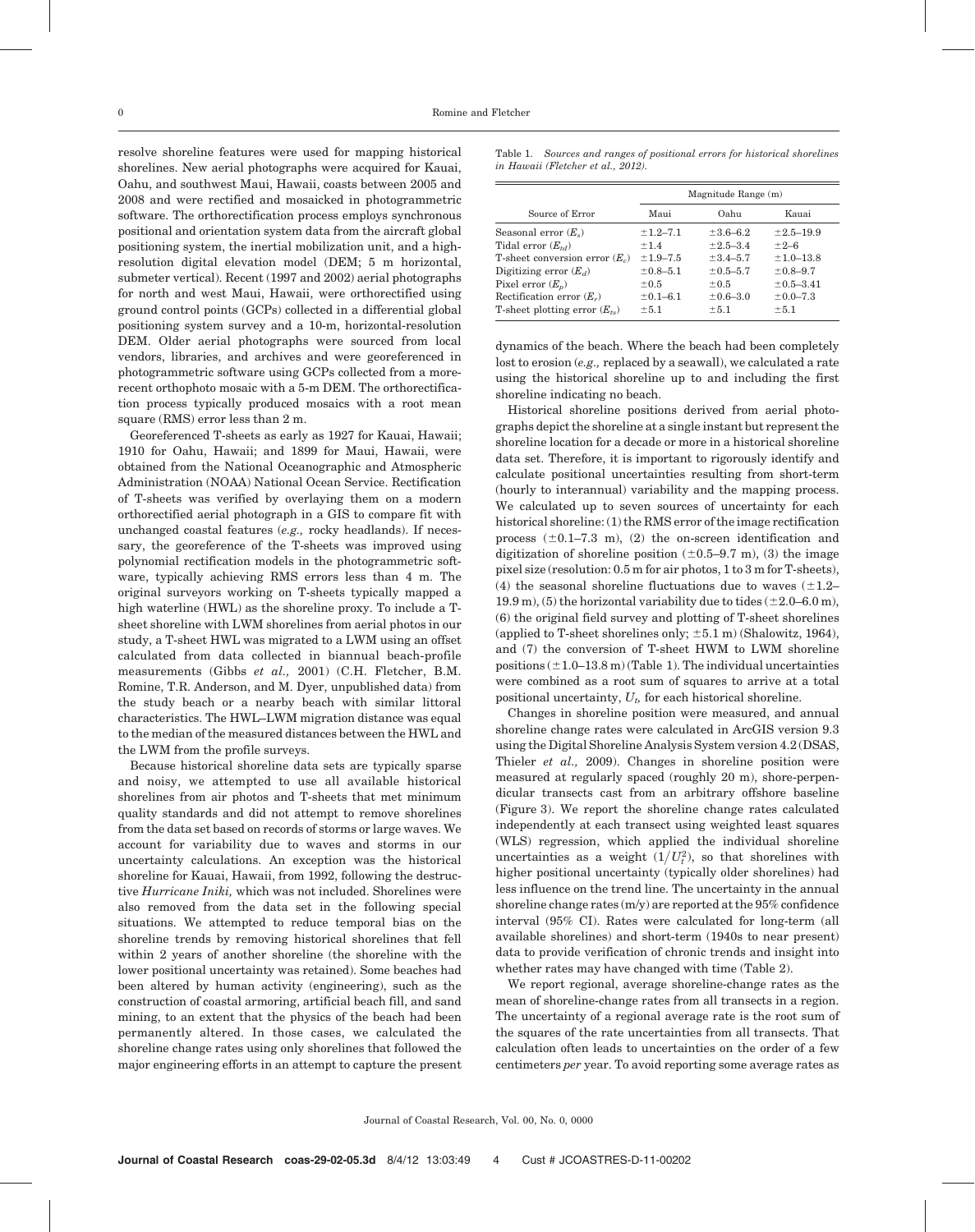

Figure 3. Historical shorelines (shore-parallel lines) are measured at regularly spaced transects (shore-perpendicular lines,  $\sim$ 20 m spacing). Shoreline change rates are calculated using weighted least squares (WLS) linear regression (Fletcher et al., 2012).

having no uncertainty because of rounding (0.0 m/y), we report uncertainties at a higher precision  $\text{(cm/y, 0.00 m/y)}$  than the rates from individual transects (dm/y, 0.0 m/y), even though our measurement errors may not support that high degree of precision. The percentage of the eroding or accreting beach is the percentage of the transects that indicate an erosional or accretional trend in a particular region. A beach was considered completely lost to erosion (beach loss) in the time span of the analysis if it appeared in the earliest aerial photos and no beach was present in the most recent aerial photos.

#### **RESULTS**

Historical shoreline changes were measured along 244 km of beaches at 12,178 transects (20-m spacing) of Kauai, Oahu, and Maui, Hawaii. Erosion was the dominant trend of shoreline change on the islands, with 70% of the beaches indicating an erosional trend and an overall average shoreline change rate of  $-0.11 \pm 0.01$  m/y (Table 3) during the long term. Only 28% of beaches indicated an accretional trend during the long term.

Table 2. Number and range in years of historical shorelines for long- and short-term shoreline change analysis on Kauai, Oahu, and Maui, Hawaii (Fletcher et al., 2012).

|                       |                                   | Long Term                           | Short Term                      |                                     |  |
|-----------------------|-----------------------------------|-------------------------------------|---------------------------------|-------------------------------------|--|
|                       | No. of<br>Shorelines <sup>1</sup> | Range $(v)^1$                       |                                 | Range $(v)^1$                       |  |
| Kauai<br>Oahu<br>Maui | $3 - 11$<br>$3 - 12$<br>$3 - 10$  | 1926-2008<br>1910-2007<br>1899-2007 | $3 - 10$<br>$3 - 10$<br>$3 - 8$ | 1950-2008<br>1949-2007<br>1949-2007 |  |

<sup>1</sup> Actual number of shorelines and range varies for each beach.

Shoreline change had high spatial variability in Hawaii, with cells of erosion and accretion typically separated by hundreds of meters on continuous beaches or by short headlands that divide the coast into many small embayments. More than 21 km or 9% of the total length of the beaches studied was completely lost to erosion within the period of analysis. In nearly all cases, the beaches lost were replaced by seawalls or other coastal armoring. Short-term analysis also indicated an overall erosional trend, although the rate and extent of beach erosion appears to have slowed somewhat, with an overall average rate of  $-0.06 \pm 0.01$  m/y and 63% of beaches that were erosional. Thirty-four percent of the beaches were accretional in the short term.

Maui, Hawaii, beaches were the most erosional of the three islands, with an average long-term rate of  $-0.17 \pm 0.01$  m/y and 85% of the beaches that were erosional. Nearly 7 km (11%) of the Maui, Hawaii, beaches were completely lost to erosion during the span of analysis. Short-term results were similar to long-term trends, with an average rate  $-0.15 \pm 0.01$  m/y and 76% of beaches eroding. Only 14% and 18% of beaches were accretional in the long and short term, respectively.

The three Maui coastal regions (north, Kihei, and west) had dominant erosion trends in both the long and short term (Figure 4). North Maui, Hawaii, was the most erosional region of the three islands, with an average rate of  $-0.26 \pm 0.02$  m/y and 87% of the beach erosional in the long term and an average rate of  $-0.22 \pm 0.03$  m/y and 74% of beaches erosional in the short term. Areas of extensive erosion on north Maui, Hawaii included the beaches adjacent and to the north of Kahului Harbor, Kanaha, Hawaii, among a series of groins, and at Baldwin Park. Kihei and west Maui, Hawaii, had similar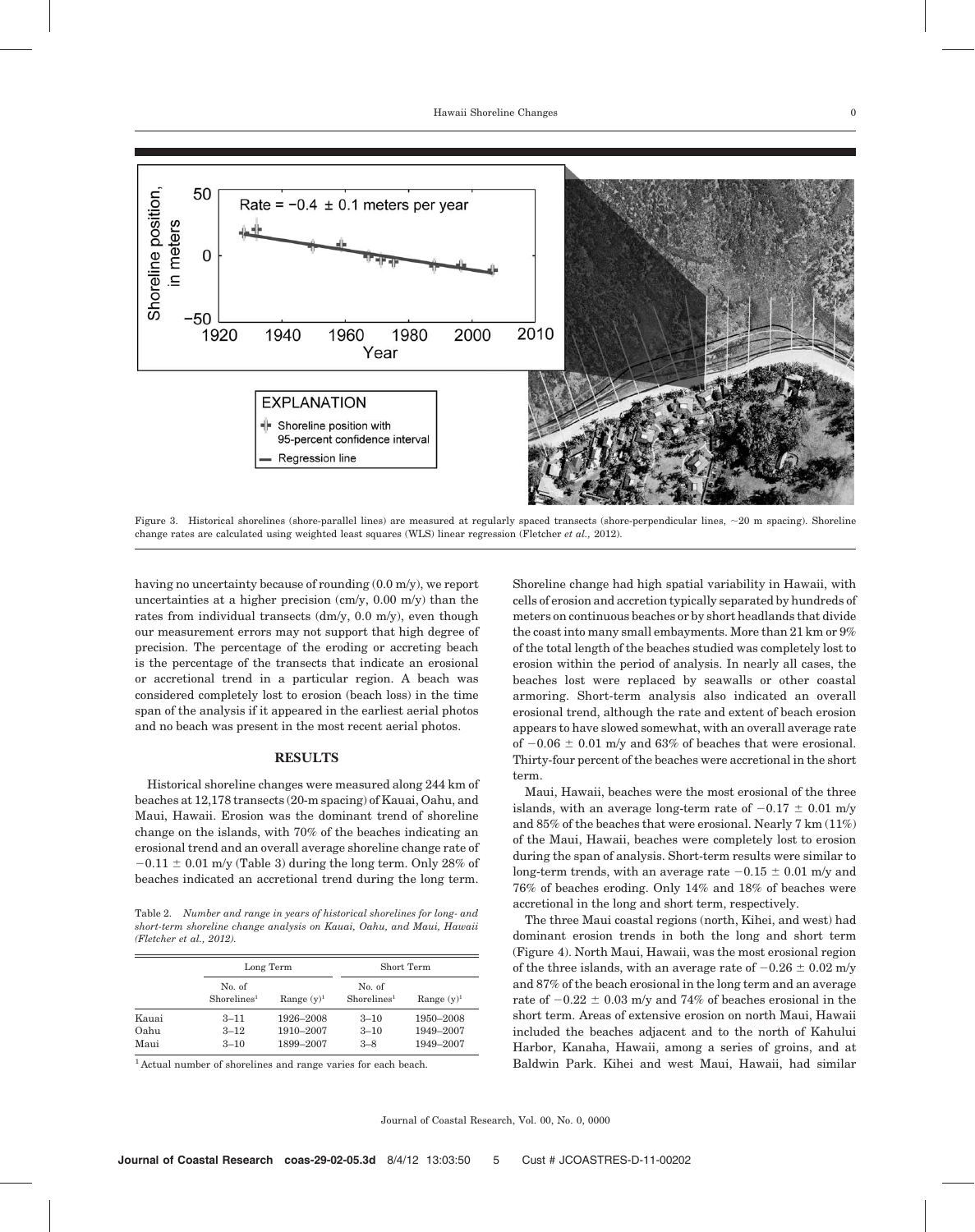|        | No. of<br>Beach Loss<br>(km)<br>Transects |      | Average Rate (m/y)          |                   | $%$ Eroding        |    | % Accreting |    |           |
|--------|-------------------------------------------|------|-----------------------------|-------------------|--------------------|----|-------------|----|-----------|
| Region |                                           |      | <b>Beach Loss</b><br>$(\%)$ | Long Term<br>(LT) | Short Term<br>(ST) | LT | <b>ST</b>   | LT | <b>ST</b> |
| Kauai  |                                           |      |                             |                   |                    |    |             |    |           |
| North  | 1104                                      | 1.7  | 8                           | $-0.11 \pm 0.02$  | $-0.06 \pm 0.02$   | 76 | 60          | 23 | 38        |
| East   | 867                                       | 1.0  | 6                           | $-0.15 \pm 0.02$  | $-0.06 \pm 0.02$   | 78 | 63          | 19 | 33        |
| South  | 790                                       | 1.9  | 14                          | $-0.01 \pm 0.02$  | $0.05 \pm 0.04$    | 63 | 57          | 34 | 39        |
| West   | 962                                       | 1.5  | 7                           | $-0.13 \pm 0.04$  | $0.16 \pm 0.08$    | 64 | 48          | 33 | 49        |
| Total  | 3723                                      | 6.0  | 8                           | $-0.11 \pm 0.01$  | $0.02 \pm 0.02$    | 71 | 57          | 27 | 40        |
| Oahu   |                                           |      |                             |                   |                    |    |             |    |           |
| North  | 1287                                      | 0.2  | 1                           | $-0.11 \pm 0.01$  | $-0.07 \pm 0.01$   | 73 | 68          | 25 | 30        |
| East   | 2108                                      | 5.5  | 13                          | $0.01 \pm 0.01$   | $-0.01 \pm 0.01$   | 50 | 54          | 47 | 44        |
| South  | 1319                                      | 3.0  | 11                          | $-0.04 \pm 0.01$  | $-0.03 \pm 0.02$   | 50 | 47          | 48 | 50        |
| West   | 628                                       | 0.0  | $\mathbf{0}$                | $-0.25 \pm 0.01$  | $-0.13 \pm 0.02$   | 83 | 71          | 16 | 27        |
| Total  | 5342                                      | 8.7  | 8                           | $-0.06 \pm 0.01$  | $-0.05 \pm 0.01$   | 60 | 58          | 38 | 40        |
| Maui   |                                           |      |                             |                   |                    |    |             |    |           |
| North  | 903                                       | 0.9  | 6                           | $-0.26 \pm 0.02$  | $-0.22 \pm 0.03$   | 87 | 74          | 12 | 16        |
| East   | 1011                                      | 2.1  | 11                          | $-0.13 \pm 0.01$  | $-0.12 \pm 0.02$   | 83 | 77          | 16 | 20        |
| South  | 1519                                      | 3.8  | 14                          | $-0.15 \pm 0.01$  | $-0.13 \pm 0.01$   | 85 | 77          | 14 | 18        |
| West   | 3433                                      | 6.8  | 11                          | $-0.17 \pm 0.01$  | $-0.15 \pm 0.01$   | 85 | 76          | 14 | 18        |
|        | Hawaii (all beaches studied)              |      |                             |                   |                    |    |             |    |           |
| Total  | 12498                                     | 21.5 | 9                           | $-0.11 \pm 0.01$  | $-0.06 \pm 0.01$   | 70 | 63          | 28 | 34        |

Table 3. Shoreline change trends for Kauai, Oahu, and Maui, Hawaii (Fletcher et al., 2012).

overall trends toward erosion with average rates between  $-0.12$  and  $-0.15$  m/y and more than 80% of beaches erosional in the long term and more than 70% erosional in the short term. Although the Kihei, Hawaii, and west regions were less erosional than was the north region, they are highly erosional compared with most regions of Kauai and Oahu, Hawaii. Substantial erosion and beach loss were found along the beaches fronting Kihei (town), Hawaii, and adjacent to Maalaea Harbor. The beaches fronting Lahaina, Hawaii, in west Maui, were largely replaced by seawalls (beach lost). The beach fronting the resort area of Kaanapali, Hawaii, was experiencing chronic erosion and was subject to large seasonal changes in beach width (Eversole and Fletcher, 2003).

The highest erosion rates on Maui, Hawaii (long term,  $-1.5$ )  $\pm$  1.1 m/y and short term  $-2.2 \pm 1.1$  m/y; Table 4) were found at Baldwin Park, in north Maui, Hawaii, where sand-mining operations in the mid-1900s contributed to the shoreline retreat of more than 100 m. Partially submerged beachrock stranded offshore marks a former shoreline position before sand mining. The maximum long-term accretion rate  $(1.6 \pm$ 0.4 m/y) was found at Kawililipoa (Kihei region), Hawaii, at an accretional cusp between the remains of two fish ponds (low breakwall enclosures). The maximum short-term accretion rate  $(2.1 \pm 0.2 \text{ m/y})$  was found between two rock groins at Kanaha Beach Park on the north Maui, Hawaii, coast.

Kauai and Oahu, Hawaii, beaches had less erosion than did Maui, Hawaii; although the islands all had an overall trend of shoreline retreat. Kauai, Hawaii, beaches were erosional in the long term with an overall average rate of  $-0.11 \pm 0.01$  m/y, and 71% of beaches were erosional. Kauai, Hawaii beaches lost 6 km or 8% of their total extent to erosion during the period of analysis. Results were less conclusive for Kauai, Hawaii, beaches in the short term with an average rate  $0.02 \pm 0.02$  m/ y, which suggest stable or accreting beaches overall, but localized trends varied widely. In contrast, most (57%) of the Kauai, Hawaii, beaches were erosional in the short term, suggesting an overall erosional trend. The difference between long- and short-term trends on Kauai, Hawaii, was due largely to the increased accretion along west Kauai, Hawaii, in the short term, although rates also slowed considerably for north and east Kauai, Hawaii, in the short term.

East Kauai, Hawaii, was the most erosional region of the island in the long and short term, based on average rates of  $-0.15 \pm 0.02$  m/y in the long term and  $-0.06 \pm 0.02$  m/y in the short term, and the percentages of eroding transects (78% long term and 63% short term). North Kauai, Hawaii, was also erosional in the long and short term, with average rates of  $-0.11 \pm 0.02$  m/y in the long term and  $-0.06 \pm 0.02$  m/y in the short term, and results for most of the beaches indicated an erosional trend (76% long term, 60% short term). A notable exception to the dominant trend of erosion along north Kauai, Hawaii, was found at Hanalei Bay, Hawaii, where the beach was accreting at an average rate of  $0.11 \pm 0.03$  m/y (long term). Results for south Kauai, Hawaii, were less conclusive, with average rates that suggest roughly stable or accreting beaches, overall (long term,  $-0.01 \pm 0.02$  m/y; short term,  $0.05 \pm 0.04$  m/ y), but the percentages of eroding transects suggested an overall trend of erosion (63% long term; 57% short term). Fourteen percent (1.9 km) of south Kauai, Hawaii, beaches were completely lost to erosion—the most of the four Kauai, Hawaii, regions. Beach loss along south Kauai was concentrated around Poipu and Pakala, Hawaii. Results for west Kauai were also inconclusive, with an erosional average rate in the long term  $(-0.13 \pm 0.04 \text{ m/y})$  and an accretional average rate in the short term  $(0.16 \pm 0.08 \text{ m/y})$ . Sixty-four percent of west Kauai beaches were erosional in the long term, and 48% were erosional in the short term. As shown in Figure 4, short-term rates for west Kauai, Hawaii, varied widely, with the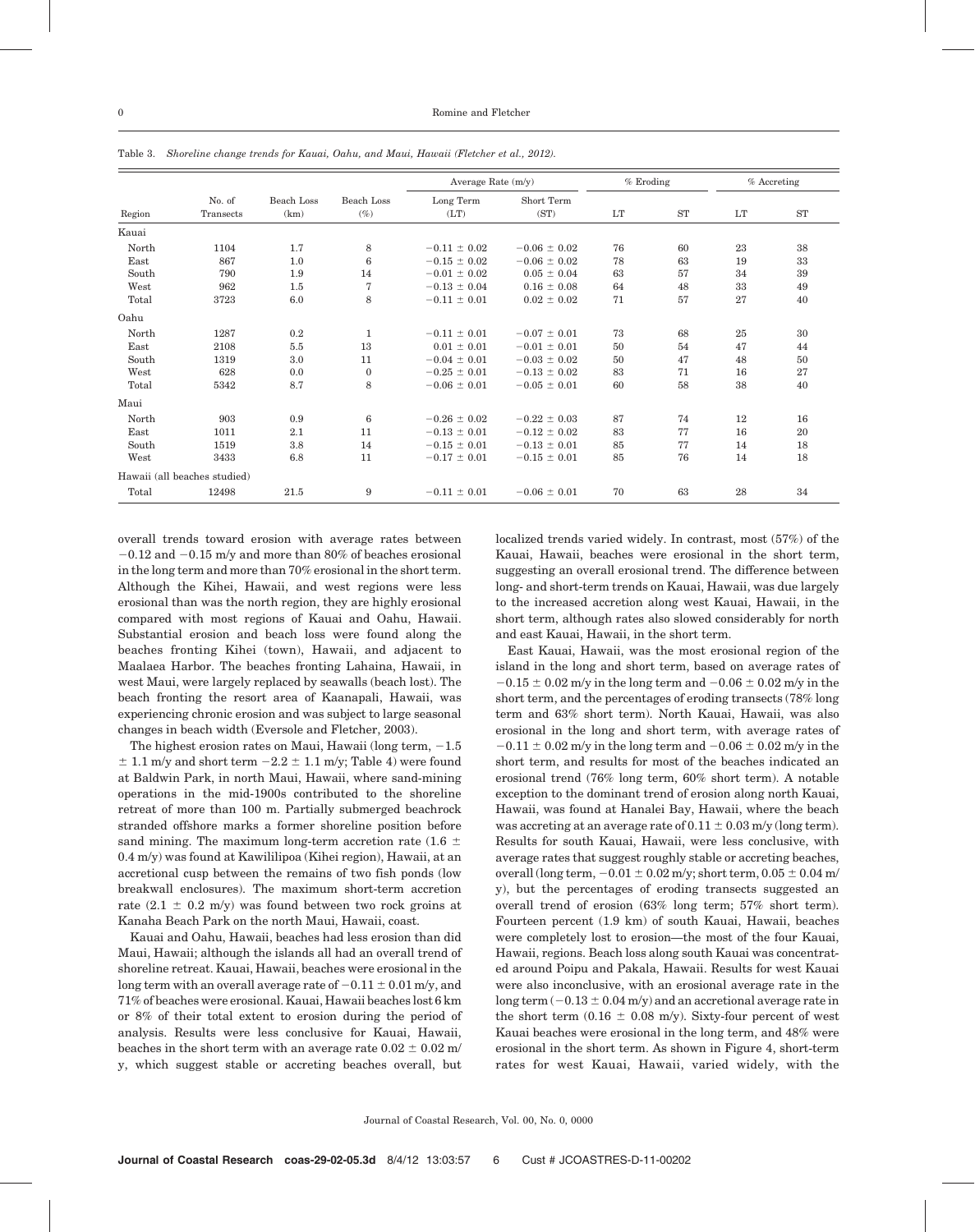

Figure 4. Box plot of long- and short-term shoreline change rates for coastal regions of Kauai, Oahu, and Maui, Hawaii. The width of a box depicts the upper and lower quartiles (Q1 and Q3) of the distribution of shoreline change rates for a region (i.e., the middle 50% of the data). Results outside Q1 and Q3 are not shown.

distribution skewed toward accretion. Much of the increasing, short-term accretion was found at the north end of the region (Polihale, Hawaii) and along the central portion of the Mana Plain.

The maximum erosion rates on Kauai were found in the south region at Koki Point, Hawaii  $(-1.5 \pm 0.4 \text{ m/y} \text{ long term})$ , and Lawai Bay, Hawaii ( $-1.7 \pm 9.9$  m/y short term), where the south end of the beach was lost to erosion. The high rate of uncertainty at Lawai Bay, Hawaii, was a result of calculating a rate with only three shorelines leading up to loss of the beach. The maximum long-term accretion rate,  $1.6 \pm 1.8$  m/y, was found at Major's Bay on west Kauai, Hawaii, where the shoreline position was highly variable, with alternating predominant seasonal wave directions (reflected in the high rate uncertainty). The maximum short-term accretion rate, 2.8

 $\pm$  6.2 m/y, was found at the north end of Polihale Beach, Hawaii, where the beach also varied widely with the season.

Oahu, Hawaii, beaches were erosional overall, indicating trends similar in the long and short term, with an average longterm rate of  $-0.06 \pm 0.01$  m/y and an average short-term rate of  $-0.05 \pm 0.01$  m/y. Most (60%) of Oahu, Hawaii, beaches were erosional in the long term, and 58% of beaches were erosional in the short term. Nearly 9 km or 8% of the total extent of the Oahu, Hawaii, beaches were completely lost to erosion. Thirtyeight percent of the beaches were accretional in the long term, and 40% were accretional in the short term.

The west region was the most erosional side of Oahu, Hawaii, with an average long-term rate of  $-0.25 \pm 0.01$  m/y and a shortterm average of  $-0.13 \pm 0.02$  m/y. Eighty-three percent of the west Oahu, Hawaii, beaches were erosional in the long term, and 71% were erosional in the short term. Less than 1% of west Oahu, Hawaii, beaches were completely lost to erosion because, in part, of the limited seawall construction on this coast (Romine and Fletcher, 2012). North Oahu, Hawaii, also has a dominant overall trend of erosion based on average rates  $(-0.11 \pm 0.01 \,\text{m/y} \,\text{long term}; -0.07 \pm 0.01 \,\text{m/y} \,\text{short term})$  and percentages of eroding beach (73% long term; 68% short term). Shoreline position was seasonally variable along north Oahu, Hawaii, especially along the western half of the region. Temporary erosion from large winter waves was a major hazard to beachfront development. Results for east Oahu, Hawaii, were somewhat inconclusive, with average rates that suggest roughly stable beaches overall  $(0.01 \pm 0.01 \text{ m/y} \text{ long})$ term;  $-0.01 \pm 0.01$  m/y short term) and results on approximately half of the beaches indicating a trend toward erosion (50% long term; 54% short term). Beach accretion on east Oahu, Hawaii (47% long term; 44% short term) was most prevalent in several deep bays including Laie, Kailua, and Waimanalo, Hawaii. The north half of east Oahu, Hawaii, was characterized by alternating cells of erosion and extensive beach loss fronting coastal armoring along low-lying headlands. Results for the highly urbanized south shore suggest a slight overall prevalence of erosion with average rates of  $-0.04$  $\pm$  0.01 m/y in the long term and  $-0.03 \pm 0.02$  m/y in the short term. Percentages of eroding and accreting transects in the south were roughly equal. Results for the largely engineered shoreline at Waikiki, Hawaii, were variable alongshore, with accretion typical on updrift sides of groins and erosion and beach loss common on downdrift sides.

The maximum erosion rates on Oahu, Hawaii, were found at Kualoa Point on the east side of the island at the southern terminus of a low-lying coastal strand plain. The sandy headland was eroded at  $-1.8 \pm 0.3$  m/y in the long term and  $-1.9 \pm 0.9$  m/y in the short term. Sand from the eroded headland was transported into Kaneohe Bay and was forming an accretional cusp at similar rates. The highest accretion rate,  $1.7 \pm 0.6$  m/y (same in the long and short term), was found at Pokai Bay, west Oahu, Hawaii, where sand was accumulating on the updrift side of a harbor breakwall.

#### DISCUSSION

Shoreline change in Hawaii was dominated by an overall trend of erosion. However, shoreline change was highly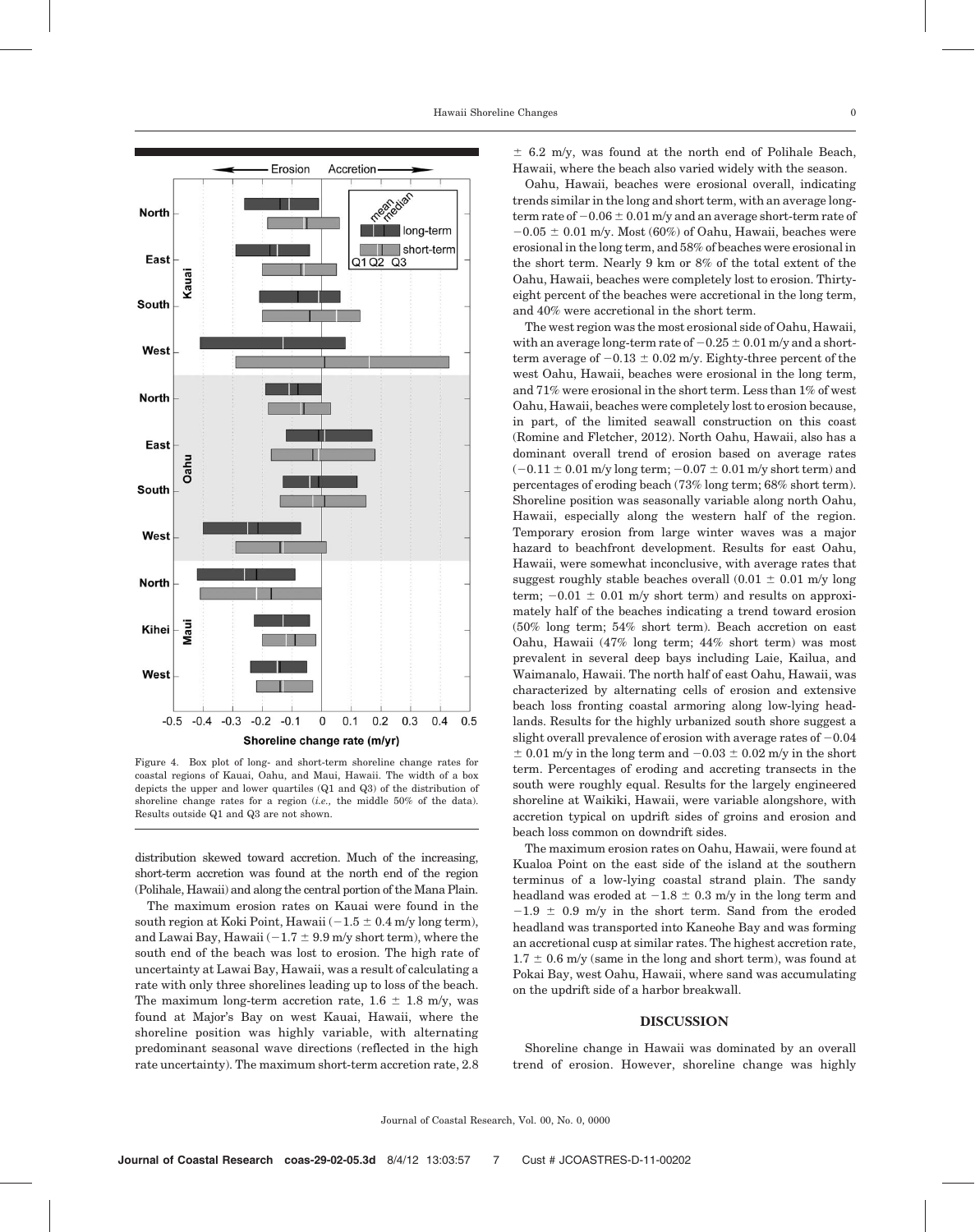| Region            | Long-Term Rate $(m/v)$ | Location <sup>1</sup>                             | Short-Term Rate $(m/v)$ | Location <sup>1</sup>                       |
|-------------------|------------------------|---------------------------------------------------|-------------------------|---------------------------------------------|
| Kauai             |                        |                                                   |                         |                                             |
| Maximum erosion   | $-1.5 \pm 0.4$         | Pocket beach near Koki Point                      | $-1.7 \pm 9.9$          | Lawai Bay; east end, beach lost             |
| Maximum accretion | $1.6 \pm 1.8$          | Major's Bay, seasonal variability                 | $2.8 \pm 6.2$           | Polihale, seasonal variability <sup>2</sup> |
| Oahu              |                        |                                                   |                         |                                             |
| Maximum erosion   | $-1.8 \pm 0.3$         | Kualoa Point <sup>2</sup>                         | $-1.9 \pm 0.9$          | Kualoa Point                                |
| Maximum accretion | $1.7 \pm 0.6$          | Pokai Bay, north of harbor breakwall <sup>2</sup> | $1.7 \pm 0.6$           | Pokai Bay, north of harbor breakwall        |
| Maui              |                        |                                                   |                         |                                             |
| Maximum erosion   | $-1.5 \pm 1.1$         | Baldwin Park, sand mining                         | $-2.2 \pm 1.1$          | Baldwin Park, sand mining <sup>2</sup>      |
| Maximum accretion | $1.6 \pm 0.4$          | Kawililipoa, accretional cusp                     | $2.1 \pm 0.2$           | Kanaha Beach Park, groins                   |

Table 4. Maximum shoreline change rates for Kauai, Oahu, and Maui, Hawaii (adapted from Fletcher et al., 2012).

1Locations shown in Figure 1.

<sup>2</sup> Maximum erosion or accretion for all three islands (Kauai, Oahu, and Maui, Hawaii).

variable, which was not apparent when reporting regional averages. Cells of erosion and accretion were typically separated by hundreds of meters along continuous beaches or by short headlands that divided the coast into many small embayments. Averaging rates across a coastal region ''smooths out'' much of the detail afforded by high spatial resolution in this type of study (20 m transect spacing). For coastal resource management, identification of ''hotspots'' of chronic erosion is more valuable than an average of all rates for an island region—especially where shoreline change is highly variable along the shore. Shoreline-change data provided to county and state government from related studies is used on a propertyby-property basis to manage coastal building setbacks. That provided a buffer for coastal retreat at properties fronting an erosion hot spot, reducing the need for erosion control structures like sea walls and, hopefully, preserving beaches.

About 22 km or 9% of beaches studied were completely lost to erosion during the period of analysis. In Hawaii, the historically common response to beach erosion has been to armor the back-beach in an effort to protect beachfront property with seawalls or other engineered structures. Fletcher, Mullane, and Richmond (1997) and Romine and Fletcher (2012) show that armoring eroding beaches in Hawaii has led to much of the beach loss observed in this study. Armoring eroding beaches typically leads to narrowing and, ultimately, complete loss of a beach because the waterline continues to recede landward toward the fixed shoreline. Evidence for increased flanking erosion adjacent to armoring was documented in Romine and Fletcher (2012).

Rates of shoreline change were influenced by other human activities on some beaches in Hawaii. Removal of beach sand by mining operations was common on island beaches in early and mid-1900s. Those operations were observed in aerial photographs used in this study. That practice caused tens to hundreds of meters of shoreline retreat at many beaches, including Waimea Bay, Kahuku, and Maile on Oahu, Hawaii, and Baldwin Park on Maui, Hawaii. Sand removal from beaches was outlawed in the early 1970s, and erosion appears to have slowed in recent decades at several mined beaches. Other examples of human influences on shoreline change rates included construction of groins and breakwalls and artificial beach fills. Reduction in the average shoreline change rate for the islands in the short term  $(-0.06 \pm 0.01 \text{ m/y})$  compared with

the long term  $(-0.11 \pm 0.01 \text{ m/y})$  may be attributed, in part, to the cessation of sand mining and the increased artificial stabilization of shorelines in the second half of the 1900s.

When comparing one side of an island to a similar side of another island, assuming similar wave conditions, no clear correlation emerged. In general, high alongshore rate variability made this sort of comparison difficult. A comparison of the west regions of Kauai and Oahu, Hawaii, provided the most interesting example of dissimilarity in shoreline behavior between similar geographic regions. The Mana Plain of west Kauai, Hawaii, has been accreting through the late Holocene based on interpretation of the coastal geomorphology (Moberly et al., 1963) and appears to be stable to accreting during the past century. In contrast, the west side of Oahu, Hawaii, is erosional along most of its length. Differences in gross island morphology may be the primary reason for the difference in shoreline behavior among the west coasts. The approximately round shape of Kauai, Hawaii, and its lack of major headlands on NW and SW shores promote wave refraction and allow generally uninterrupted sand transport toward its western end from both the north and south. In contrast, the west Oahu shoreline is approximately linear as a whole and is punctuated by smaller headlands that divide the coast into distinct littoral cells. The north shores of the three islands seem to exhibit the most similar shoreline-change behavior among similar geographic regions with conclusive overall trends of erosion. However, the similarities appear to end there. Shoreline change on smaller spatial scales seems to be more related to local shoreline dynamics and sediment budgets, and other large-scale spatial correlations are not obvious.

Beach erosion is likely to increase in Hawaii and globally with accelerating sea level rise in coming decades (Merrifield, Merrifield, and Mitchum, 2009; Vermeer and Rahmstorf, 2009). It is not known how individual beaches will respond to increasing rates of sea level. It is likely that increasing sea level will raise the rate and extent of erosion in areas of historical shoreline retreat. Therefore, we have identified coastal areas most at risk for increasing erosion in coming decades information that will be useful to those responsible for coastal hazard mitigation and management. Continued monitoring of beaches with updates to this and similar studies will be vital in coming decades to better understand beach response to changing climate.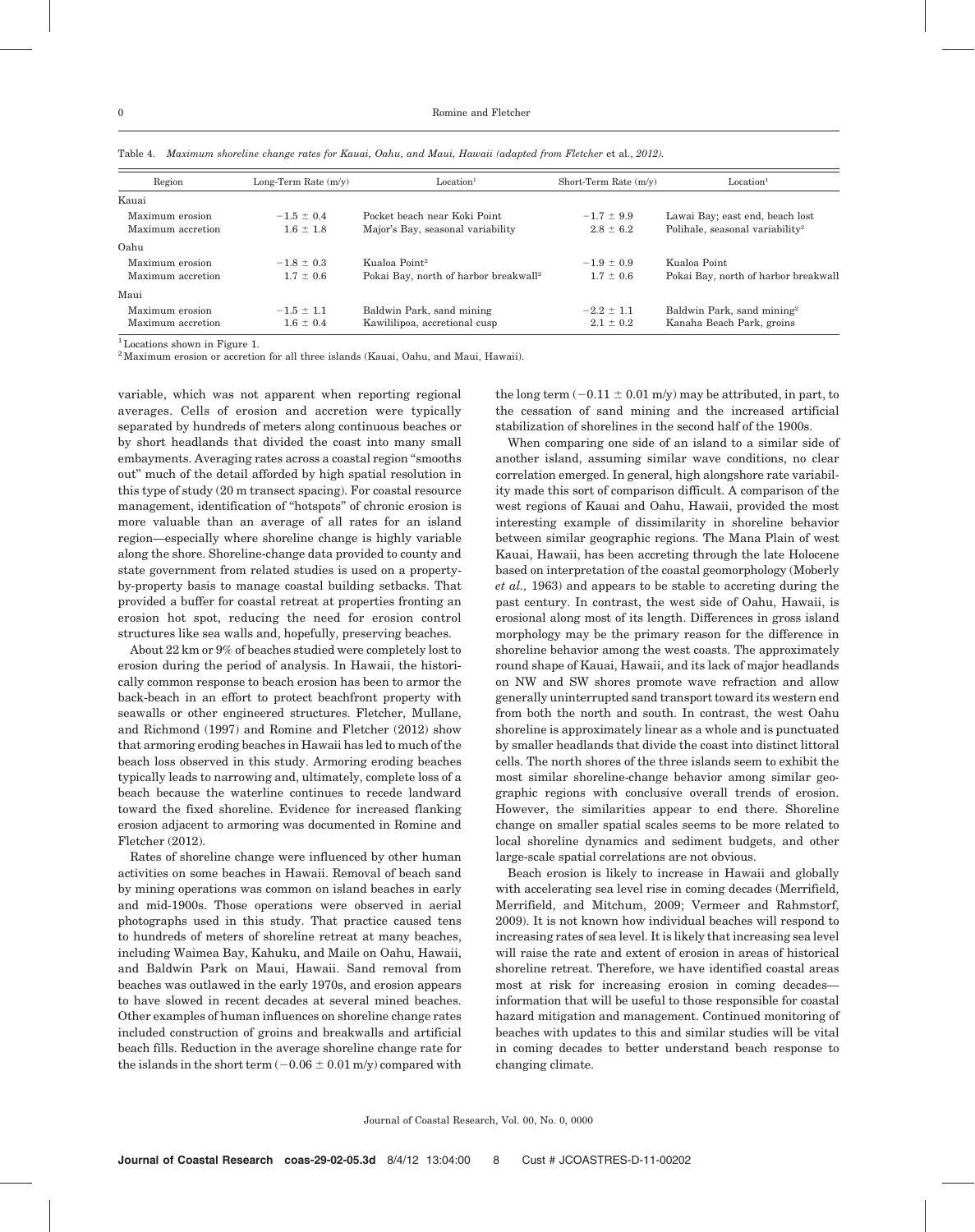### **CONCLUSIONS**

Our results provide insight to shoreline change in the Hawaiian Islands during the past century. Shoreline change on Hawaiian beaches is dominated by erosion. More than 21 km or 9% of the total extent of beach on Kauai, Oahu, and Maui, Hawaii, was lost to erosion during the past century. Maui, Hawaii, was clearly the most erosional of the three islands with the greatest average long-term and short-term shorelinechange rates and the greatest percentages of transects indicating erosion; although, Kauai and Oahu, Hawaii, beaches were also erosional overall. Shoreline change in Hawaii is highly spatially variable. Cells of erosion and accretion were characterized by length scales of hundreds of meters on continuous beaches. Along much of the coast, headlands divide the shoreline into many small embayments with pocket beaches that exhibited a range of shoreline-change behavior—some erosional and some accretional. Significant areas of chronic beach erosion were found on all sides of the islands.

Chronic erosion threatens coastal development and will lead to further beach loss if beaches are not allowed to recede naturally where the coastal plain is composed of sand. Beach erosion will become an increasing problem in Hawaii in coming decades should the rate of sea level rise accelerate as predicted. With this study, we have identified sections of the shoreline that pose the highest risk of future erosion, assuming that past trends of shoreline change have a relationship to future vulnerability to erosion. Information from this study will help Hawaii decisionmakers protect beaches for future generations. This work also provides information for the coastal research community, which is assessing shoreline change on coasts around the world in the face of changing climate and rising sea levels.

### ACKNOWLEDGMENTS

The research described in this article was carried out by the University of Hawaii Coastal Geology Group with the support of the U.S. Geological Survey; the State of Hawaii; the counties of Kauai, Oahu, and Maui, Hawaii; the U.S. Army Corps of Engineers; NOAA; Hawaii CZM; Hawaii Sea Grant; and the Harold K.L. Castle Foundation. This report is the culmination of more than 10 years of work by present and former members of the University of Hawaii Coastal Geology, including John Rooney, Ayesha Genz, Neil Frazer, Siang-Chyn Lim, Matthew Dyer, Craig Senter, Amanda Vinson, Julia Ehses, Morgan Smith, and Haunani Kane.

#### LITERATURE CITED

- Bochicchio, C.; Fletcher, C.; Dyer, M., and Smith, T., 2009. Reef-top sediment bodies: windward Oahu, Hawaii. Pacific Science, 63(1), 61–82.
- Church, J.A. and White, N.J., 2006. A 20th century acceleration in global sea level rise. Geophysical Research Letters, 33(L01602).
- Conger, C., 2005. Identification and Characterization of Sand Deposit Distribution on Oahu Fringing Reefs, Hawai'i. Honolulu: University of Hawaii, 99p.
- Crowell, M. and Letherman S.P. (ed.), 1999. Coastal erosion mapping and management. Journal of Coastal Research, Special Issue No. 28, 196p.
- Eversole, D. and Fletcher, C.H., 2003. Longshore sediment transport rates on a reef-fronted beach: field data and empirical models

Kaanapali Beach, Hawaii. Journal of Coastal Research, 19(3), 649– 663.

- Firing, Y.L. and Merrifield, M.A., 2004. Extreme sea level events at Hawaii: influence of mesoscale eddies. Geophysical Research Letters, 31(L24306).
- Fletcher, C.H.; Bochicchio, C.; Conger, C.L.; Engels, M.; Feirstein, E.J.; Frazer, N.; Glenn, C.R.; Grigg, R.W.; Grossman, E.E.; Harney, J.N.; Isoun, E.; Murray-Wallace, C.V.; Rooney, J.B.; Rubin, K.H.; Sherman, C.E., and Vitousek, S., 2008. Geology of Hawaii Reefs. In: Riegl, B.M. and Dodge, R.E. (ed.) Coral Reefs of the USA. New York: Springer, pp. 435–488.
- Fletcher, C.H. and Jones, A.T., 1996. Sea-level highstand recorded in Holocene shoreline deposits on Oahu, Hawaii. Journal of Sedimentary Research, 66(3), 632–641.
- Fletcher, C.H.; Mullane, R.A. and Richmond, B.M., 1997. Beach loss along armored shorelines on Oahu, Hawaiian Islands. Journal of Coastal Research, 13(1), 209–215.
- Fletcher, C.H.; Murrat-Wallace, C.; Glenn, C.; Popp, B., and Sherman, C.E., 2005. Age and origin of Late Quaternary eolinanite, Kaiehu Point (Moomomi), Hawaii. In: Finkl, C.W. (ed.). The Sun, Earth, and Moon: A Tribute to Rhodes W. Fairbridge. Journal of Coastal Research, Special Issue No. 42, pp. 92–112.
- Fletcher, C.H.; Romine, B.M.; Genz, A.S.; Barbee, M.M.; Dyer, M.; Anderson, T.R.; Lim, S.C.; Vitousek, S.; Bochicchio, C., and Richmond, B.M., 2012. National Assessment of Shoreline Change: Historical Shoreline Changes in the Hawaiian Islands. Washington, DC: U.S. Geological Survey Open-File Report 2011-1051.
- Fletcher, C.H.; Rooney, J.J.B.; Barbee, M.; Lim, S.-C., and Richmond, B.M., 2004. Mapping shoreline change using digital orthophotogrammetry on Maui, Hawaii. In: Byrnes, M.; Crowell, M., and Fowler, C. (eds.). Shoreline Mapping and Change Analysis: Technical Considerations and Management Implications. Journal of Coastal Research, Special Issue No. 38, pp. 106–124.
- Gibbs, A.E.; Richmond, B.M.; Fletcher, C.H., and Hillman, K.P., 2001. Hawaii Beach Monitoring Program: Beach Profile Data. Denver, Colorado: U.S. Geological Survey Open File Report 01-308.
- Grigg, R.W., 1998. Holocene coral reef accretion in Hawaii: a function of wave exposure and sea level history. Coral Reefs, 17, 263–272.
- Hapke, C.J.; Himmelstoss, E.A.; Kratzmann, M.G.; List, J.H., and Thieler, R.E., 2010. National assessment of shoreline change: Historical shoreline change along the New England and Mid-Atlantic coasts. Woods Hole, Massachusetts: U.S. Geological Survey Open File Report 2010-1118.
- Hapke, C.J.; Reid, D.; Richmond, B.M.; Ruggiero, P.R., and List, J., 2006. National Assessment of Shoreline Change Part 3: Historical Shoreline Change and Associated Land Loss along Sandy Shorelines of the California Coast. Reston, Virginia: U.S. Geological Survey Open File Report 2006-1219.
- Harney, J.N. and Fletcher, C.H., 2003. A budget of caronate framework and sediment production, Kailua Bay, Oahu, Hawaii. Journal of Sedimentary Research, 73(6), 856–868.
- Merrifield, M.A.; Merrifield, S.T., and Mitchum, G.T., 2009. An anomalous recent acceleration of global sea level rise. Journal of Climate, 22(21), 5772–5781.
- Meyers, J.H., 1987. Marine vadose beachrock cementation by cryptocrystalline magnesian calcite, Maui, Hawaii. Journal of Sedimentary Research, 57(3), 558–570.
- Moberly, R. and Chamberlain, T., 1964. Hawaiian Beach Systems. Prepared for Harbors Division, Department of Transportation, State of Hawai'i, contract. 6496, 95p.
- Moberly, R.; Cox, D.C.; Chamberlain, T.; Mccoy, F.W., and Campbell, J.F., 1963. Coastal Geology of Hawai'i. Prepared for Department of Planning and Economic Development, State of Hawai'i, contract 6031, 216p.
- Moore, J.G., 1987. Subsidence of the Hawaiian Ridge. In: Decker. R.W.; Wright, T.L., and Stauffer, P.H. (eds.). Volcanism in Hawai'i. Reston, Virginia: U.S. Geological Survey Professional Paper 1350, pp. 85–100.
- Morton, R.A.; Miller, T.A., and Moore, L.J., 2004. National Assessment of Shoreline Change, Part 1: Historical Shoreline Changes and Associated Coastal Land Loss along the U.S. Gulf of Mexico.